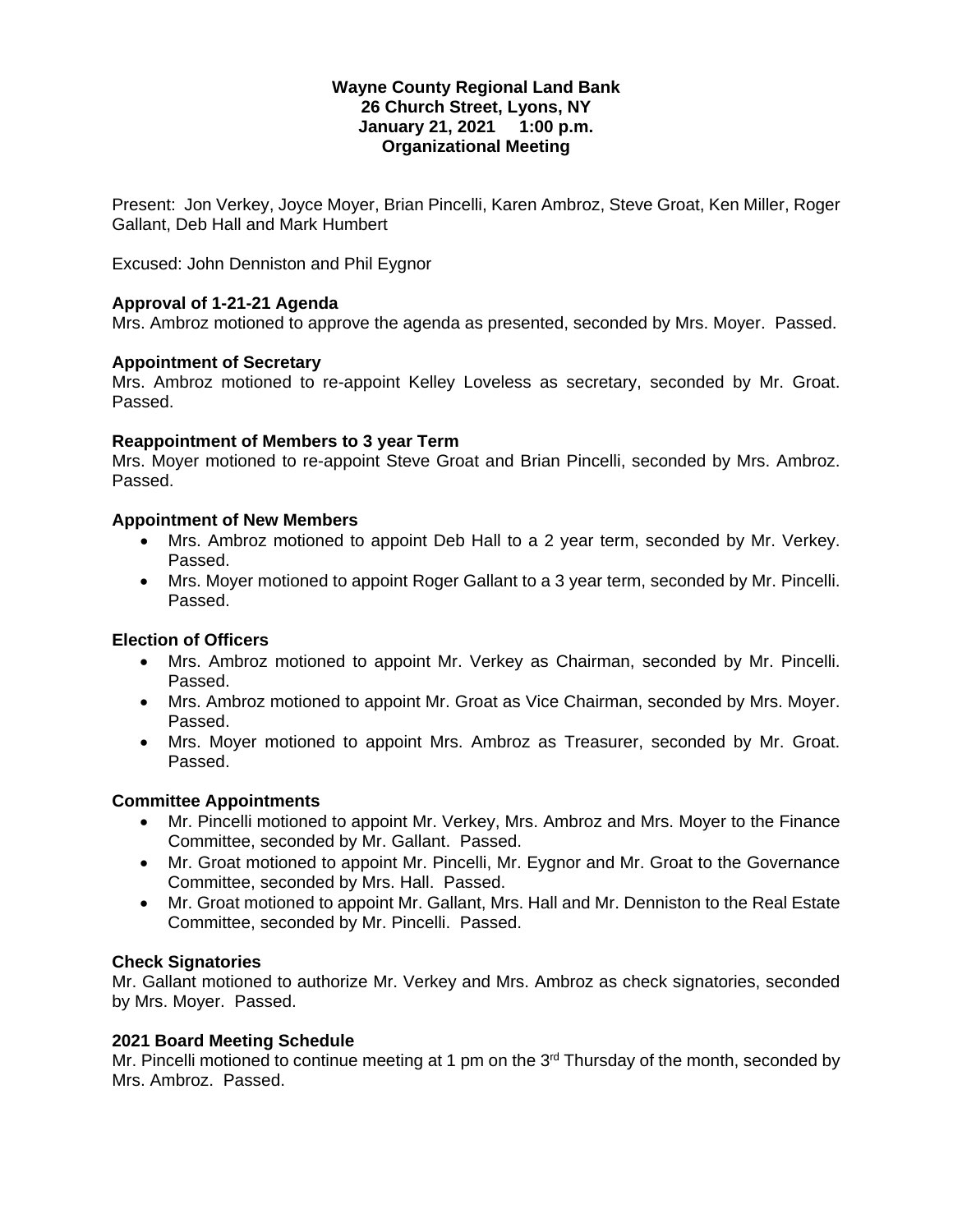## **Land Bank Policies**

Mr. Groat motioned to reconfirm the Land Bank policies, seconded by Mr. Verkey. Passed.

#### **Official Newspaper**

Mrs. Ambroz motioned to continue using the Times of Wayne County as the official newspaper of the Land Bank, seconded by Mr. Gallant. Passed.

### **Banking Services**

Mrs. Ambroz motioned to continue banking with Lyons National Bank (LNB), seconded by Mrs. Moyer. Passed.

### **Legal Services**

Mr. Groat motioned to continue using Jon Morell for legal services, seconded by Mrs. Hall. Passed.

### **Audit & Tax Preparation**

Mr. Pincelli motioned to continue using Allied Financial Partners for audit and tax preparation, seconded by Mr. Groat. Passed.

### **Payroll Services**

Mrs. Hall motioned to continue using Business Management Services (BMS) for payroll services, seconded by Mr. Verkey. Passed.

### **Engineering Services**

Mr. Gallant motioned to continue using LiRo Engineering Group for engineering, demolition, design and management services, seconded by Mr. Groat. Passed.

## **CDBG Administration**

Mr. Pincelli motioned to continue using LaBella Associates for CDBG administration, seconded by Mr. Verkey. Passed.

#### **Mowing & Snow Removal**

Mrs. Hall motioned to continue using ARC Wayne and Dave Burnham for mowing, maintenance and snow removal services, seconded by Mrs. Ambroz. Passed.

### **Approval of 12-17-20 Minutes**

Mrs. Ambroz motioned to approve the minutes as presented, seconded by Mr. Verkey. Passed.

#### **Treasurer's Report**

As of December 31<sup>st</sup>, the balance in the regular checking account was \$739,036.66 with invoices totaling \$18,894.51. The CDBG checking account balance was \$653,448.13 with invoices totaling \$16,378.00.

Mrs. Moyer motioned to approve the Treasurer's Report, seconded by Mr. Gallant. Passed.

Mr. Verkey motioned to pay invoices as presented, seconded by Mrs. Hall. Passed.